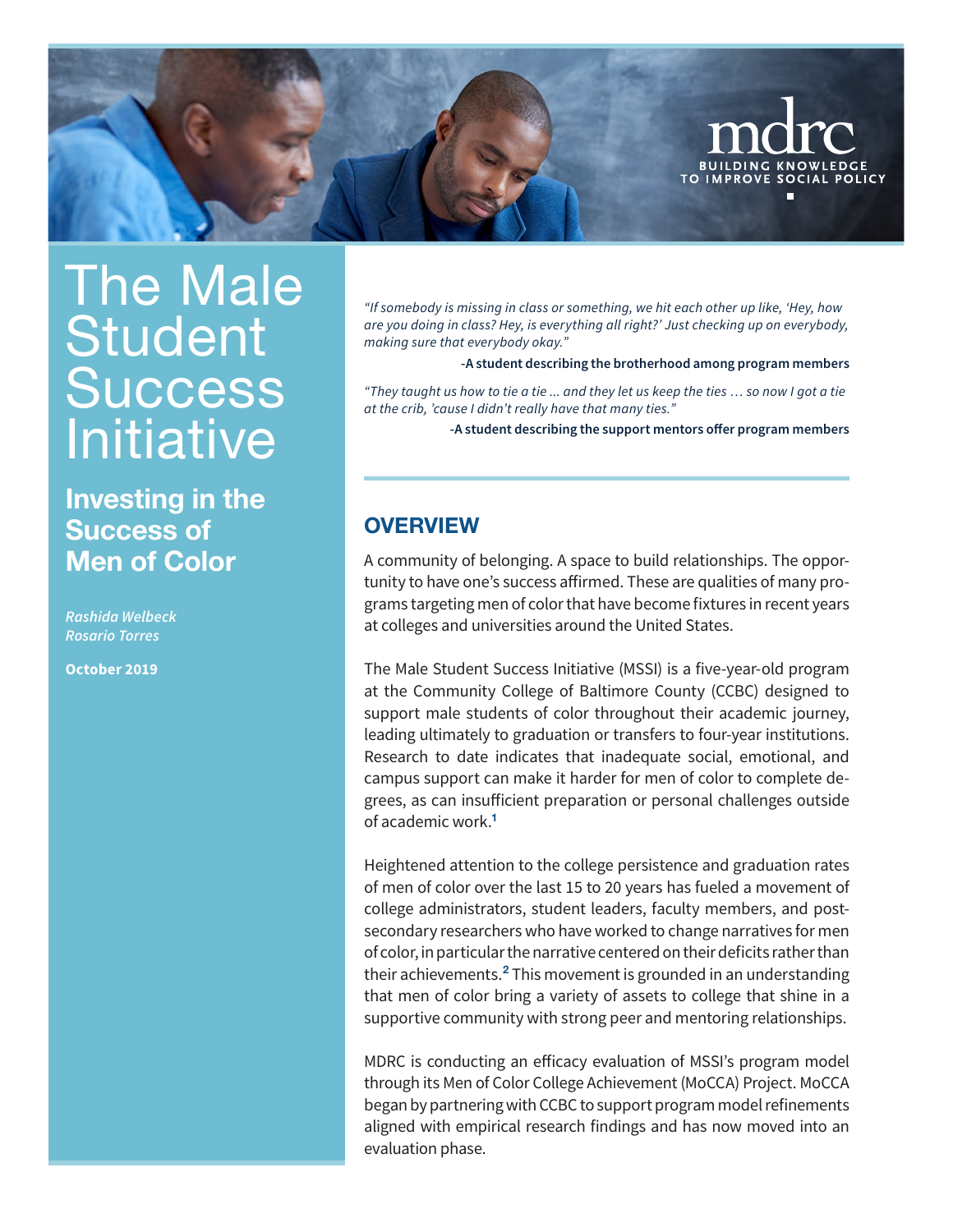# <span id="page-1-0"></span>THE MSSI PROGRAM MODEL

Like many existing and emerging programs, MSSI's primary goal is to improve the college persistence and graduation rates of men of color. The program's current approach seeks to foster a community of men of color at CCBC by (1) offering a college orientation course taught by men of color that responds to students' cultural context; (2) pairing each student with a success mentor/ coach who is also a man of color; (3) providing individual referrals to on-campus student support services; and (4) bringing students to workshops, conferences, and college visits focused on leadership and career preparation.

Each of these program features is rooted in empirical research into the factors that support the success of stu-dents who are men of color.<sup>[3](#page-3-0)</sup>



### **SUCCESS MENTORS**

What makes Success Mentors stand out from other advisers on campus is their relatability as men of color. Some Success Mentors are alumni of the college who can provide firsthand advice about navigating the first year at CCBC. Success mentors meet with students at critical points in the semester and provide academic and social-emotional support, quickly building rapport with students. Success Mentors function as "campus connectors" who help students make use of various college resources and support services. For example, students have revealed in focus groups that Success Mentors help them navigate financial aid and other campus services in ways the students could not have figured out alone. MSSI students have said consistently that they feel comfortable disclosing academic and life challenges to their Success Mentors that they would not have shared with other college staff members.

## **CULTURALLY RESPONSIVE INSTRUCTIONAL APPROACH**

Currently, MSSI is linked to a version of the college's orientation and student success course, Academic De-velopment 101, that is designed to respond to students' cultural context.<sup>[4](#page-3-0)</sup> The course teaches students academic and study skills, as well as college knowledge they need for academic success and integration into campus life. The male faculty members of color who teach the course have received specialized training in culturally responsive teaching and work to engage students by making learning relevant, all while affirming students' cultural identities in the classroom. Research has demonstrated that classroom curricula, reading materials, and assignments that reflect students' cultural experiences result in deeper student engagement and learning.<sup>[5](#page-3-0)</sup> Other studies find that culturally responsive approaches may have improved student per-sistence, classroom attendance, and interest in school.<sup>[6](#page-3-0)</sup>

#### **STUDENT SUPPORT SERVICES REFERRALS**

Success Mentors assume the responsibility of connecting men of color to opportunities and resources such as counseling, financial aid, and tutoring to set them up for personal and academic success. One student shared several examples about how his mentor directed him to the support services he needed regularly. The student noted, "So if I've got a problem, I'll talk to him, and he'll forward me to the right place or let me know what resources that he has because it's really each one teach one." In this reflection, the student is taking on the responsibility of learning and navigating student services not just for his own benefit, but to be able to teach someone else about what he has learned. MSSI reinforces this principle.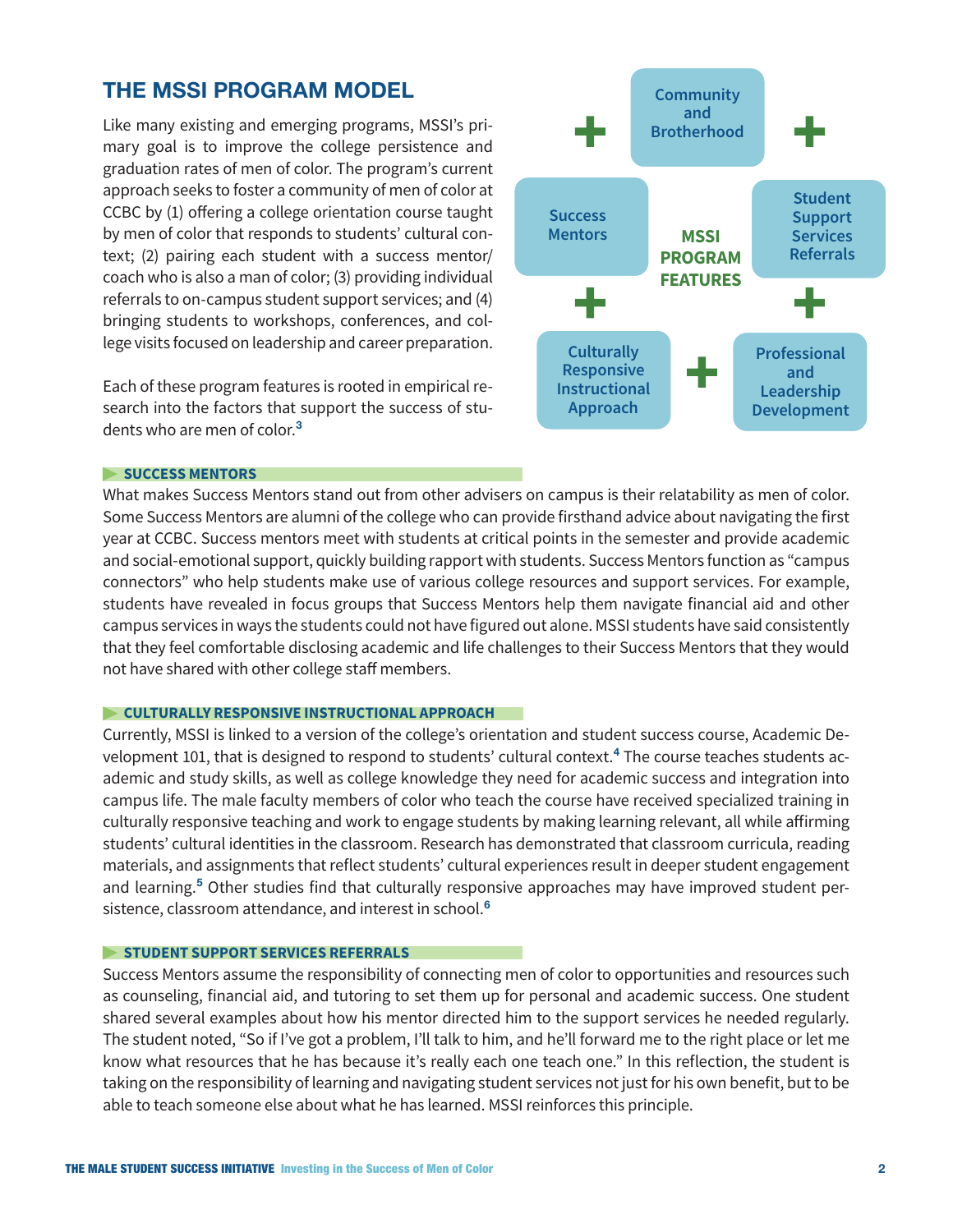## <span id="page-2-0"></span>**COMMUNITY AND BROTHERHOOD**

The presence and engagement of Success Mentors who are men of color is intended to help MSSI students see themselves in leadership and professional roles. Having teachers of color in the classrooms promotes a positive cultural identity for men of color. Additionally, some research shows that educators of color tend to have higher expectations of students of color, helping mitigate the harmful effects of "stereotype threat": the negative consequences that ensue when the idea is projected onto men of color that they are incapable of succeeding in college.<sup>[7](#page-3-0)</sup> MSSI participants also have group meetings where they can talk about the issues they are experiencing and solve problems together.

## **PROFESSIONAL AND LEADERSHIP DEVELOPMENT**

MSSI plans several professional and leadership activities for its students each academic year. Every month, MSSI gathers its students for a meeting that includes a professional panel discussion or workshop on a professional or leadership topic. Every fall, the MSSI participants attend a statewide conference that brings together male students of color from all parts of the state to hear inspirational speakers and engage in leadership and professional development workshops. Over the course of an academic year, MSSI takes its students on visits to four-year colleges.

# THE MEN OF COLOR COLLEGE ACHIEVEMENT PROJECT

With funding from the Institute of Education Sciences (IES) and the W.T. Grant Foundation, MoCCA will measure the effects of the MSSI program on the persistence and degree completion of men of color using a randomized controlled trial. Students will be randomly assigned to a program group with access to MSSI or to a control group with access to all other existing college services for which they are eligible. The outcomes shown below will be analyzed and compared for both research groups to determine if there are significant differences that can be attributed to the MSSI program, which will be considered the program's effects on academic outcomes.

The early stages of the project were used to help MSSI strengthen its model and align it with the existing evidence on effective student success strategies. Thus, the findings from this study will also reflect any improvements that happen as a result of the technical assistance MDRC provides, along with any other advice based on interim observations that MDRC provides to MSSI as the evaluation is in progress.

Using a mixed-methods approach, MoCCA will capture student experiences through a study of the program's implementation, a qualitative "student voices" study, and a student survey. Several focus groups will be conducted from the fall of 2019 through the fall of 2020 as part of the student voices study to reveal the strengths and assets men of color bring to college as well as the barriers that potentially inhibit their success. The student survey will be administered to program and control group students to determine the services they use on campus. The study will also include faculty and staff interviews as well as classroom observations to provide researchers with a full understanding of the program's implementation.